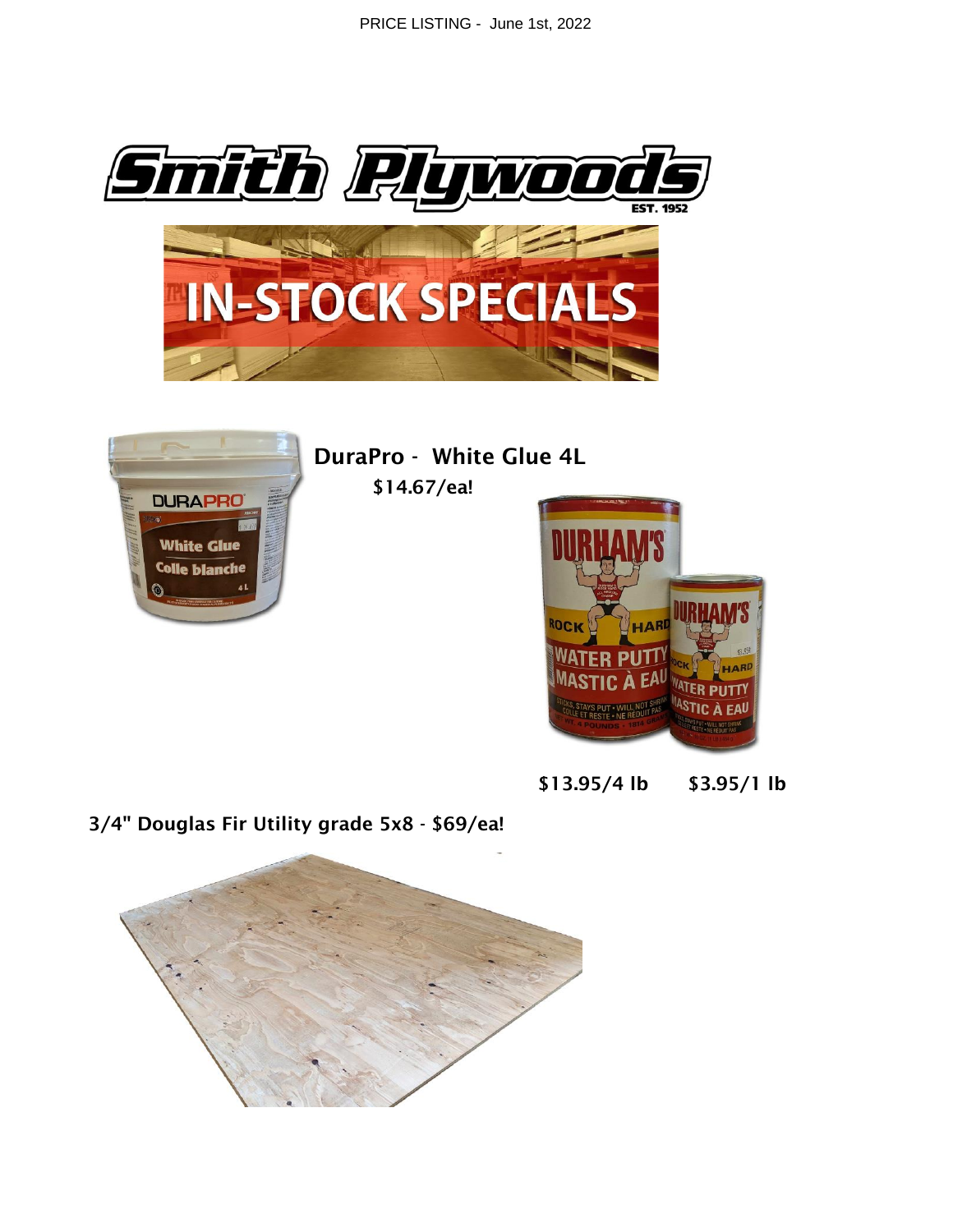



| 2.7mm C2 Import      | \$23.95  |
|----------------------|----------|
| 5mm C3 Import        | \$28.95  |
| 1/4" C-4 Natural VC  | \$24.95  |
| 12mm C2 Import       | \$54.95  |
| 12mm C2 Indonesian   | \$59.95  |
| 15.7mm C2 Regular    | \$63.00  |
| 16mm C2 Import       | \$78.95  |
| 18mm C2 White Import | \$72.55  |
| 18mm C2 Indonesian   | \$79.95  |
| 25mm C2 White Import | \$109.00 |



| 5.2mm A/B WPF Shop MDF<br>\$28.95<br>5mm C3 Import        | \$68.95  |
|-----------------------------------------------------------|----------|
| 1/2" C2 WPF VC Domestic<br>\$24.95<br>1/4" C-4 Natural VC | \$82.95  |
| 18mm B2 Import White<br>\$54.95<br>12mm C2 Import         | \$93.95  |
| 19mm B1 Import White<br>\$59.95<br>12mm C2 Indonesian     | \$99.00  |
| 3/4" B-1 VC Domestic #1<br>\$63.00<br>15.7mm C2 Regular   | \$159.00 |
| 1" A-A WPF PBC Shop Grade<br>\$78.95<br>16mm C2 Import    | \$75.00  |

## **Prefinished Birch**

| 5mm Import UV-1        | \$32.95 |
|------------------------|---------|
| 9mm Import UV-1        | \$59.95 |
| 12mm Import UV-2       | \$61.95 |
| 15.7mm UV-2 Dragonply  | \$82.00 |
| 19mm UV-2 C2 Regular   | \$89.90 |
| 19mm UV-2 C2 Dragonply | \$99.00 |

# **Prefinished Maple**

5 **S** Currently unavailable

### **Prefinished Other**

**19** Currently unavailable



| 5.2mm F/S A4 VC       | \$34.95 |
|-----------------------|---------|
| 12mm B2 F/S VC Import | \$59.95 |
| 18mm B2 F/S VC Import | \$72.50 |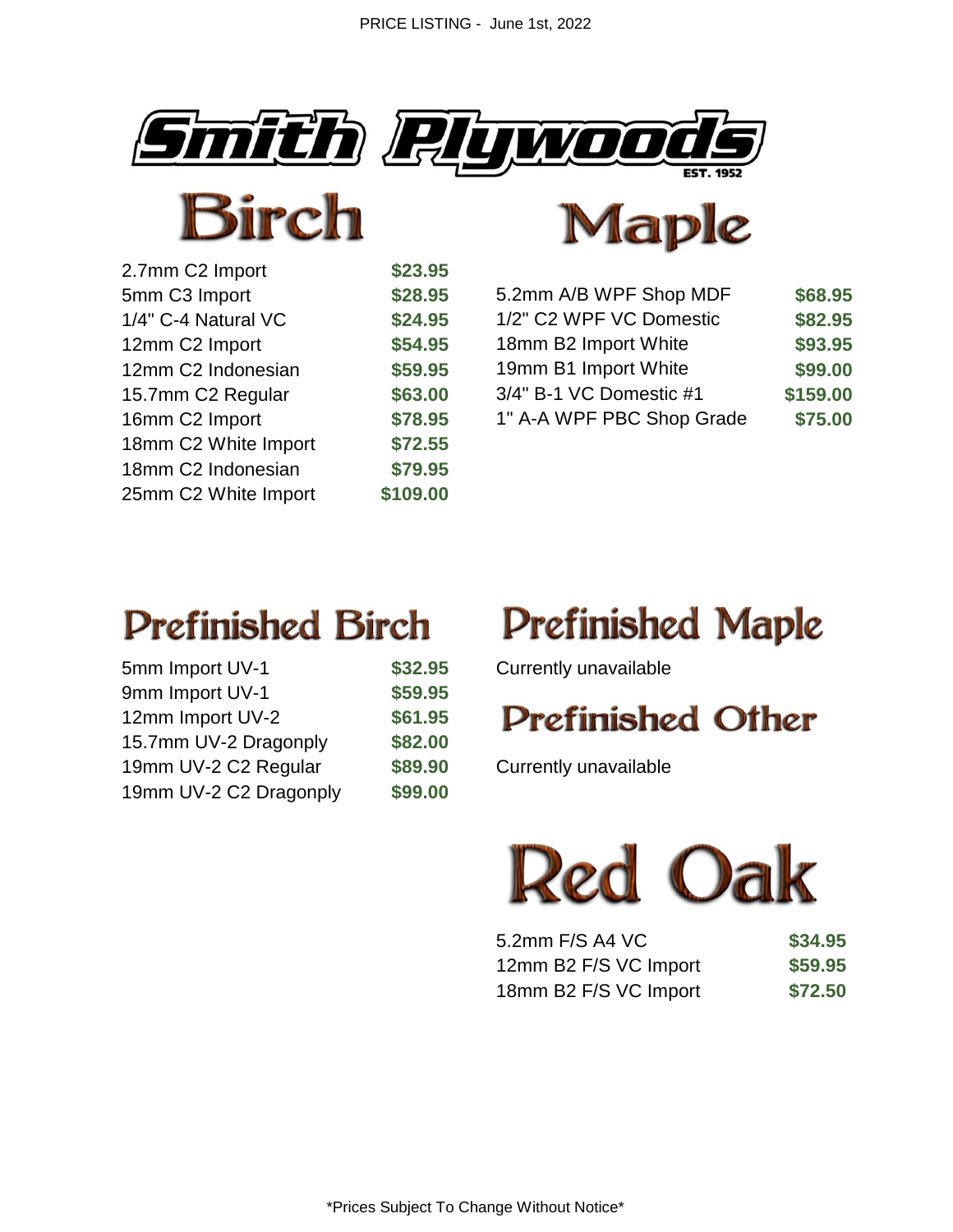

| <b>APPLEPLY</b>                                             |                               | <b>CHERRY</b>                                                                                   |                                                                    | <b>SAPELE</b>                                     |              |                           |
|-------------------------------------------------------------|-------------------------------|-------------------------------------------------------------------------------------------------|--------------------------------------------------------------------|---------------------------------------------------|--------------|---------------------------|
| 3/4" A4 VG Fir 4x10<br>1" C1 WPF Maple 4x10<br><b>ALDER</b> | \$149.50<br>\$145.00          | 5.2mm A1 Dragon<br>5.2mm A4 PS MDF<br>5.2mm A1 PS MDF<br>3/4" A1 PS Jatoba<br>19mm A1 Dragon .5 | 86.00<br>S<br>\$<br>32.00<br>39.00<br>S<br>94.00<br>S.<br>\$145.00 | O/S<br><b>WALNUT</b>                              | \$           |                           |
| 3mm Select MDF                                              | \$49.95                       |                                                                                                 |                                                                    | 5.2mm A1 Dragon<br>5.2mm A4 MDF<br>18mm A1 Import | S<br>\$<br>S | 103.00<br>62.15<br>168.00 |
| <b>BALTIC BIRCH 5'x5' Interior</b>                          |                               | <b>HEMLOCK (V.G.)</b>                                                                           |                                                                    |                                                   |              |                           |
| 3mm BB/CP 3-ply<br>6mm BB/BB 5-ply<br>9mm BB/BB 7-ply       | \$39.99<br>\$59.95<br>\$82.55 | 1/2" A-A PBC Shop                                                                               | 59.95<br>S                                                         | <b>WENGE</b>                                      |              |                           |
| 12mm B/B 9-ply<br>15mm BB/BB 11-ply                         | \$77.00<br>\$110.50           | <b>HICKORY CALICO</b>                                                                           |                                                                    | 18mm A1 Import                                    | S            | 127.95                    |
| 18mm BB/BB 13-ply                                           | \$119.00                      | 5.2mm A1 Dragon<br>3/4" Rustic VC Shop                                                          | 75.00<br>\$135.00                                                  |                                                   |              |                           |
|                                                             |                               |                                                                                                 |                                                                    | <b>WHITE OAK</b>                                  |              |                           |
| <b>BALTIC BIRCH 4'x8' Exterior</b>                          |                               | <b>MAHOGANY</b>                                                                                 |                                                                    | 6mm A4 MDF Shop                                   | \$           | 65.00                     |
| 3/8" BB/BB (9mm)                                            | \$83.47                       | 2.7mm Chinese                                                                                   | 16.95<br>S                                                         | 5.2mm A1 Dragon<br>3/4" PS VC Shop                | S<br>\$      | 99.75<br>155.00           |
| 1/2" BB/BB (12mm)                                           | \$110.24                      | 2.7mm Malaysian                                                                                 | S<br>23.95                                                         | 3/4" Rift Plank Match                             | \$           | 205.00                    |
| 3/4" CP/CP (18mm)                                           | \$125.00                      | 5.2mm Malaysian<br>5mm Flexform long                                                            | 28.50<br>S<br>39.95                                                | MDF X-band 4x10                                   |              |                           |
| 3/4" BB/BB (18mm)<br>1" BB/BB (24mm)                        | \$160.00<br>\$260.00          | 5mm Flexform short                                                                              | \$<br>\$<br>39.95                                                  |                                                   |              |                           |
| 1-5/8" BB/BB (40mm)                                         | \$275.00                      | 12mm Meranti Light                                                                              | \$<br>59.95                                                        | <b>TEAK</b>                                       |              |                           |
|                                                             |                               | 18mm Meranti Light<br>3/4" A1 Khaya VC shop                                                     | 78.95<br>S<br>\$<br>69.95                                          | 12mm A1 Import                                    |              | 127.95                    |
|                                                             |                               |                                                                                                 |                                                                    | 18mm A1 Import                                    | S            | 161.95                    |
| <b>BALTIC BIRCH 8'x4' Exterior</b>                          |                               | <b>PINE</b>                                                                                     |                                                                    |                                                   |              |                           |
| 1/2" CP/CP (12mm)                                           | \$89.90                       | 9mm Radiata<br>3/4" A1 K.Pine VC                                                                | \$47.95<br>\$125.00                                                |                                                   |              |                           |
| <b>ALL-BIRCH 4'x8' Exterior</b>                             |                               | <b>FIR (V.G.)</b>                                                                               |                                                                    | <b>PANELLING</b>                                  |              |                           |
| $1/2$ " (12mm)                                              | \$91.84                       | 1/2" 1-1 Qtrd. PBC                                                                              | 49.95<br>S.                                                        | 1/4" MDF 1.5" o/c                                 |              | 33.95                     |
| 5/8" (15mm)                                                 | \$112.00<br>\$136.64          | 3/4" A1 MDF #1                                                                                  | \$132.00                                                           | 1/4" MDF 3.0" o/c                                 | S            | 33.95                     |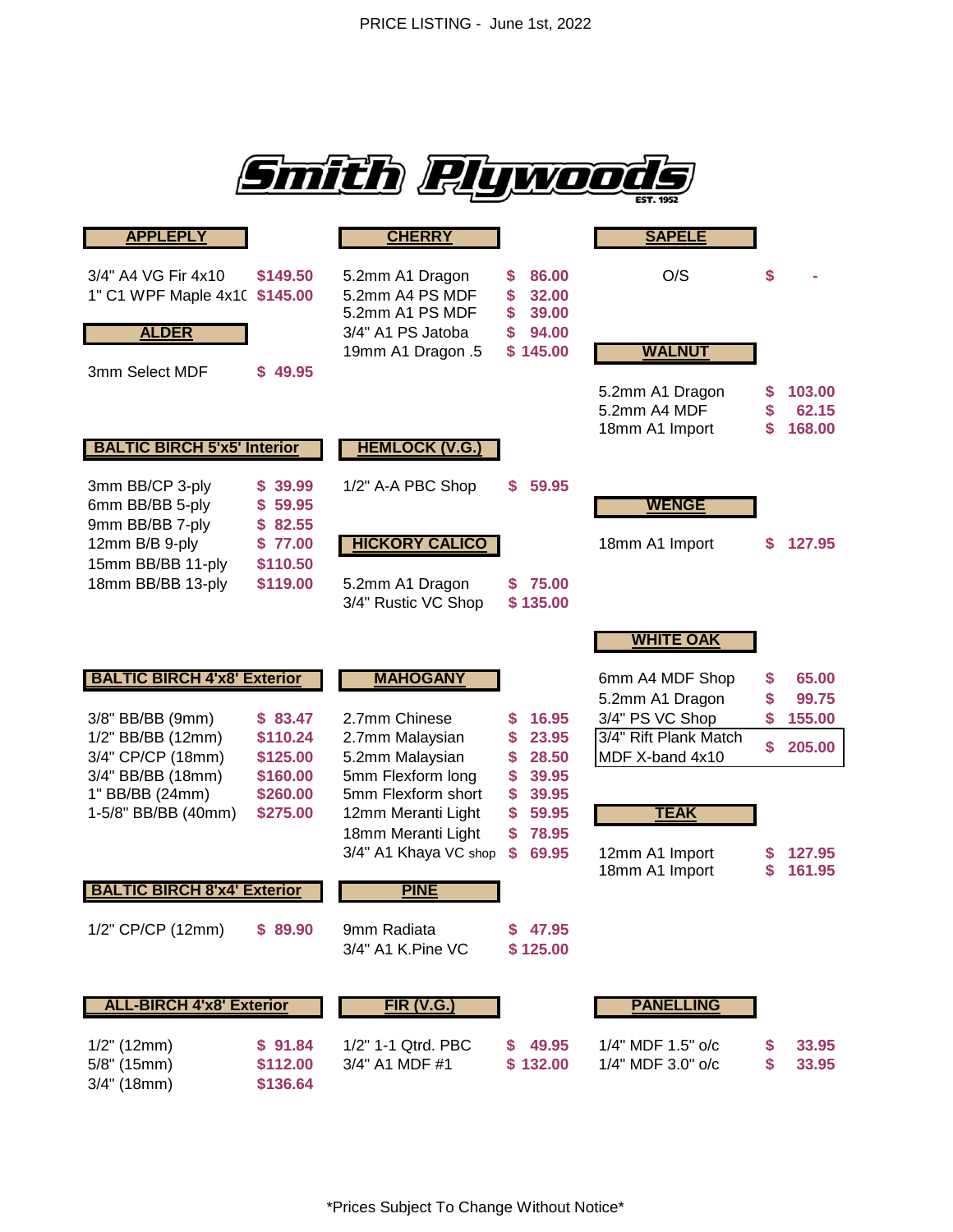#### **White Melamine**

| 1/2"              | S. | 44.55 |
|-------------------|----|-------|
| 5/8"              | S. | 55.17 |
| 5/8" 16mm Plycore | S. | 87.80 |
| 3/4"              | S. | 49.95 |
| 3/4" 19mm Plycore | S. | 99.00 |

| 5/8" Black<br>5/8" Black MDF X-Band<br>5/8" Chocolate Pear<br><b>Plyron</b><br>9/16" Shop<br>3/4" Solid Core Shop<br>1-3/8" Shop<br><b>Slatwall</b> | \$<br>\$<br>\$<br>\$<br>\$<br>\$ | 55.95<br>62.95<br>39.95<br>45.00<br>59.95<br>95.00 | 1/8" Plum Creek<br>1/4" Eco Gold<br>3/8" Nelson Pine<br>1/2" Eco Gold<br>5/8" Eco Gold<br>3/4" Fire Rated shop<br>3/4" Eco Gold<br>1" Ranger Prem.<br><b>M.D.F. Cont</b> | \$<br>\$<br>\$<br>\$<br>\$<br>\$<br>\$<br>S | 16.95<br>29.95<br>43.50<br>58.45<br>68.25<br>59.95<br>79.00<br>115.22 | 1/2" Hwy/Hwy G1S<br>3/4" 100/100 Shop<br>3/4" 100/30 Indtrl.<br>$3/4"$ B's<br>1-1/8" 2x8 Indtrl.<br>1-1/8" Form shop<br>M.D.O. 1 Sided<br>1/2" 2-step Shop<br>5/8" Form Shop<br>3/4" Form Shop | S<br>\$<br>\$<br>\$<br>S<br>\$<br>\$<br>\$ | 79.95<br>97.95<br>99.00<br>49.95<br>59.95<br>125.00<br>52.95<br>63.00<br>69.00 |
|-----------------------------------------------------------------------------------------------------------------------------------------------------|----------------------------------|----------------------------------------------------|--------------------------------------------------------------------------------------------------------------------------------------------------------------------------|---------------------------------------------|-----------------------------------------------------------------------|------------------------------------------------------------------------------------------------------------------------------------------------------------------------------------------------|--------------------------------------------|--------------------------------------------------------------------------------|
| 3/4" Raw Shop<br>3/4" Raw Rejects<br><b>SIDING Blanks SE 4x8</b>                                                                                    | \$<br>\$                         | 35.00<br>25.00                                     | 3mm Fibrex<br>1/8" Black Fibrex<br>1/4" White Vinyl<br>1/4" HB Standard                                                                                                  | \$<br>\$<br>\$<br>\$                        | 15.00<br>19.95<br>36.45<br>24.95                                      | M.D.O. 2 Sided<br>3/8" G1S<br>5/8" G1S                                                                                                                                                         | \$<br>\$                                   | 49.95<br>74.95                                                                 |
| 19/32" HW SE Shop \$                                                                                                                                |                                  | 53.00                                              | 5.5mm PEG White<br>5.5mm PEG Black<br>1/4" 1.5" o/c                                                                                                                      | \$<br>\$<br>\$                              | 41.50<br>44.75<br>33.95                                               | 3/4" Shop<br>3/4" G1S<br>1" G1S                                                                                                                                                                | \$<br>\$                                   | 78.95<br>94.25<br>105.00                                                       |
| <b>SIDING Grooved Ship Lap</b><br>3/8" Smart Panel 8" o/c<br>3/8" Chalet Cedar 8" o/c<br>3/8" Chalet Taupe 8" o/c                                   | \$<br>\$<br>S                    | 36.95<br>47.95<br>55.00                            | $1/4" 3"$ o/c<br><b>M.D.F Ultra Lite</b><br>12mm Ultralite                                                                                                               | \$<br>\$                                    | 33.95<br>55.00                                                        | <b>Primed 1 Sided</b><br>$1/2$ " Shop<br>1/2"x 48"x 83-3/4"                                                                                                                                    | \$<br>\$                                   | 59.95<br>39.00                                                                 |
| <b>SIDING Grooved Ship Lap</b><br>5/8" Fir 4" o/c 4x8<br>5/8" Fir 8" o/c 4x8                                                                        | \$                               | 60.00<br>62.95                                     | 15mm Ultralite<br>18mm U.L. 4x10<br>25mm Ultralite                                                                                                                       | \$<br>\$<br>\$                              | 57.95<br>85.00<br>90.00                                               | 1/2"x 48"x 87-1/2"<br><b>Primed 2 Sided</b><br>1/2" G1S                                                                                                                                        | S                                          | 39.00<br>74.95                                                                 |
| 5/8" Fir 8" o/c 4x9<br>5/8" Fir 8" o/c 4x10<br>5/8" Fir RBB 4x8                                                                                     | \$<br>\$<br>\$<br>\$             | 69.86<br>77.63<br>62.10                            | <b>Particle Board</b><br>$1/2$ " #1<br>11/16" #1                                                                                                                         | \$<br>\$                                    | 19.95<br>24.95                                                        | 3/4" Blisters<br>3/4" Shop<br>3/4" G1S                                                                                                                                                         | \$<br>\$<br>\$<br>\$                       | 49.95<br>84.95<br>86.95                                                        |
| <b>Melamine Shelving</b>                                                                                                                            |                                  |                                                    | <b>H.D.O. Cuttings</b>                                                                                                                                                   |                                             |                                                                       | <b>M.D.O. 2 Sided Cuttings</b>                                                                                                                                                                 |                                            |                                                                                |
| 5/8"x 12"x 96"                                                                                                                                      | \$                               | 10.00                                              | 3/4"x 6"x 96"<br>$4.40\%$ $0.4\%$ $0.00$                                                                                                                                 | \$                                          | 8.99<br>$P^{\prime}$ $P^{\prime}$ $\Omega$                            | 3/4"x 12"x 96"<br>$0/4$ . $40$ . $00$                                                                                                                                                          | \$<br>$\triangle$                          | 19.95<br>0000                                                                  |



#### **Melamine M.D.F (4'x8') H.D.O.**

| 1/8" Plum Creek      | S  | 16.9    |
|----------------------|----|---------|
| 1/4" Eco Gold        | \$ | 29.9    |
| 3/8" Nelson Pine     | \$ | 43.     |
| 1/2" Eco Gold        | \$ | 58.4    |
| 5/8" Eco Gold        | \$ | 68.2    |
| 3/4" Fire Rated shop | \$ | 59.9    |
| 3/4" Eco Gold        | \$ | 79.0    |
| 1" Ranger Prem.      |    | \$115.2 |
|                      |    |         |

#### <u>**M.D.F. Cont..**</u>

| 3mm Fibrex        | \$<br>15.0 |
|-------------------|------------|
| 1/8" Black Fibrex | \$<br>19.9 |
| 1/4" White Vinyl  | \$<br>36.4 |
| 1/4" HB Standard  | \$<br>24.9 |
| 5.5mm PEG White   | \$<br>41.5 |
| 5.5mm PEG Black   | \$<br>44.7 |
| 1/4" 1.5" o/c     | \$<br>33.9 |
| $1/4" 3"$ o/c     | \$<br>33.9 |
|                   |            |

#### **319.8 M.D.F Ultra Lite**

| 12mm Ultralite<br>15mm Ultralite | S.<br>S. | 55.0<br>57.9 |
|----------------------------------|----------|--------------|
| 18mm U.L. 4x10                   | S.       | 85.0         |
| 25mm Ultralite                   | S.       | -90.0        |

#### **Particle Board**

| $1/2"$ #1   | \$ 19.9 |
|-------------|---------|
| $11/16"$ #1 | \$24.9  |

| <b>Melamine Shelving</b> |  | <b>H.D.O. Cuttings</b> |                  |  | <b>M.D.O. 2 Sided Cuttings</b> |                |  |       |
|--------------------------|--|------------------------|------------------|--|--------------------------------|----------------|--|-------|
| 5/8"x 12"x 96"           |  | 10.00                  | 3/4"x 6"x 96"    |  | 8.99                           | 3/4"x 12"x 96" |  | 19.95 |
|                          |  |                        | 1-1/8"x 24"x 96" |  | 59.95                          | 3/4"x 16"x 96" |  | 26.95 |
|                          |  |                        |                  |  |                                | 3/4"x 24"x 96" |  | 39.95 |

| ack           | S | 55.95 | 1/8" Plum Creek      | S | 16.95    | $1/2$ " Hwy/Hwy G1S $$$ |    | 79.95    |
|---------------|---|-------|----------------------|---|----------|-------------------------|----|----------|
| ck MDF X-Band | S | 62.95 | $1/4"$ Eco Gold      | S | 29.95    | $3/4$ " 100/100 Shop \$ |    | 97.95    |
| colate Pear   | S | 39.95 | 3/8" Nelson Pine     | S | 43.50    | 3/4" 100/30 Indtrl.     | S  | 99.00    |
|               |   |       | $1/2"$ Eco Gold      | S | 58.45    | $3/4"$ B's              | S  | 49.95    |
| <b>Plyron</b> |   |       | 5/8" Eco Gold        | S | 68.25    | 1-1/8" 2x8 Indtrl.      | S. | 59.95    |
|               |   |       | 3/4" Fire Rated shop | S | 59.95    | 1-1/8" Form shop        |    | \$125.00 |
| shop          | S | 45.00 | 3/4" Eco Gold        | S | 79.00    |                         |    |          |
| lid Core Shop | S | 59.95 | 1" Ranger Prem.      |   | \$115.22 | M.D.O. 1 Sided          |    |          |
| Shop          | S | 95.00 |                      |   |          | $1/2$ " 2-step Shop     | S  | 52.95    |
|               |   |       |                      |   |          | 5/8" Form Shop          | \$ | 63.00    |
| Slatwall      |   |       | M.D.F. Cont          |   |          | 3/4" Form Shop          | \$ | 69.00    |
|               |   |       |                      |   |          |                         |    |          |

#### 3/4" Raw Shop **\$ 35.00** 3mm Fibrex **\$ 15.00 M.D.O. 2 Sided**

| 170 DIACK FIDIEX               | <b>P</b> 19.99 |           |          |
|--------------------------------|----------------|-----------|----------|
| 1/4" White Vinyl               | \$36.45        | 3/8" G1S  | \$49.95  |
| 1/4" HB Standard \$ 24.95      |                | 5/8" G1S  | \$74.95  |
| 5.5mm PEG White \$41.50        |                | 3/4" Shop | \$78.95  |
| 5.5mm PEG Black <b>\$44.75</b> |                | 3/4" G1S  | \$94.25  |
| 1/4" 1.5" o/c                  | \$33.95        | 1" G1S    | \$105.00 |
|                                |                |           |          |

#### **Primed 1 Sided**

|                |         | $1/2$ " Shop                   | $\frac{1}{2}$ 59.95 |
|----------------|---------|--------------------------------|---------------------|
| 12mm Ultralite | \$55.00 | $1/2$ "x 48"x 83-3/4" \$ 39.00 |                     |
| 15mm Ultralite | \$57.95 | $1/2$ "x 48"x 87-1/2" \$ 39.00 |                     |

#### **25 Mag Primed 2 Sided**

| $1/2"$ G1S    | \$74.95             |
|---------------|---------------------|
| 3/4" Blisters | $\frac{1}{2}$ 49.95 |
| $3/4"$ Shop   | $\frac{1}{2}$ 84.95 |
| $3/4"$ G1S    | \$86.95             |

| <b>M.D.O. 2 Sided Cuttings</b> |    |       |  |  |  |  |  |  |  |
|--------------------------------|----|-------|--|--|--|--|--|--|--|
|                                |    |       |  |  |  |  |  |  |  |
| 3/4"x 12"x 96"                 | S. | 19.95 |  |  |  |  |  |  |  |
| 3/4"x 16"x 96"                 | S  | 26.95 |  |  |  |  |  |  |  |
| 3/4"x 24"x 96"                 | \$ | 39.95 |  |  |  |  |  |  |  |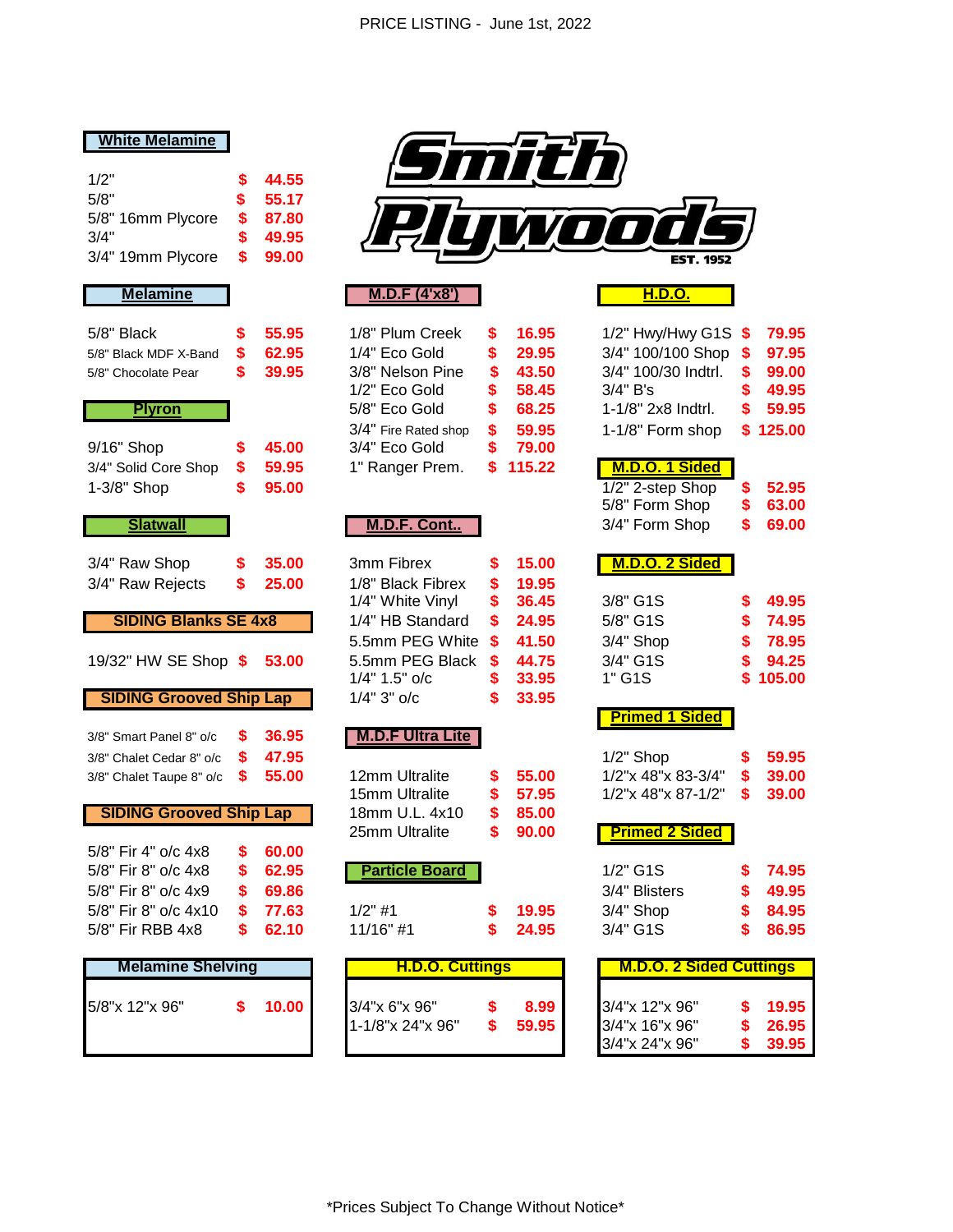| <b>Degrade Sheathing</b>                                                                                                                                                                     |                                        |                                                                 | 5' Panels MDF/PBC                                                                                                                                                        |                                         |                                                             |
|----------------------------------------------------------------------------------------------------------------------------------------------------------------------------------------------|----------------------------------------|-----------------------------------------------------------------|--------------------------------------------------------------------------------------------------------------------------------------------------------------------------|-----------------------------------------|-------------------------------------------------------------|
| 3/8" Doug Fir Canoe \$<br>1/2" Doug Fir Canoe \$<br>5/8" Doug Fir Canoe \$<br>$3/4"$ Doug Fir \$                                                                                             |                                        | 34.94<br>37.44<br>39.94<br>62.44                                | 1/4" MDF #1 5'x10'<br>1/2" MDF #1 5'x10'<br>3/4" MDF #1 5'x10'<br>23/32" (3/4") Doug Fir Utility 5x8<br>1/4" Grey MDF 5'x8'                                              | \$<br>\$<br>\$<br>\$<br>\$              | 49.95<br>99.00<br>108.00<br>69.00<br>25.00                  |
| <b>Standard Sheathing</b>                                                                                                                                                                    |                                        |                                                                 | 4'x10' Plywood                                                                                                                                                           |                                         |                                                             |
| 3/8" Standard Fir Canoe \$<br>1/2" Standard Fir Canoe \$<br>5/8" Standard Fir Canoe \$<br>3/4" Standard Fir Canoe \$<br>3/4" Standard Fir LP \$                                              |                                        | 40.44<br>52.74<br>65.94<br>79.14<br>81.90                       | 5/8" Fir Select<br>3/4" Fir Sanded Shop<br>3/4" Fir Sanded 7-ply 4'x12'<br>3/4" A4 VG Fir Appleply<br>3/4" Rift White Oak PM MDF X-band<br>1" C1 WPF Maple Appleply      | \$<br>\$<br>\$<br>\$<br>\$              | 82.00<br>83.16<br>159.00<br>149.50<br>205.00<br>145.00      |
| <b>Fir Select T&amp;G</b>                                                                                                                                                                    |                                        |                                                                 | 1-1/8" Fir Sanded shop                                                                                                                                                   | \$                                      | 101.00                                                      |
| $5/8$ " Richply $$$<br>$3/4$ " Richply \$                                                                                                                                                    |                                        | 72.49<br>89.94                                                  |                                                                                                                                                                          |                                         |                                                             |
| <b>FIRE RATED</b>                                                                                                                                                                            |                                        |                                                                 | 4'x10' Overlay Plywood                                                                                                                                                   |                                         |                                                             |
| 1/2" Standard \$<br>5/8" Standard \$<br>$3/4$ " Standard \$<br><b>PRESSURE TREATED</b>                                                                                                       |                                        | 85.00<br>105.00<br>119.00                                       | 1/2" HDO Shop Grade<br>5/8" MDO Hi-Flow B's<br>3/4" MDO 2 Sided 2-Step Shop<br>3/4" HDO 100/100 Shop                                                                     | \$<br>\$<br>\$<br>\$                    | 60.00<br>55.00<br>95.00<br>99.00                            |
| 3/8"<br>1/2"<br>5/8"<br>3/4"                                                                                                                                                                 | \$<br>\$<br>\$<br>\$                   | 53.75<br>66.92<br>85.88<br>99.27                                |                                                                                                                                                                          |                                         |                                                             |
| <b>MARINE PLYWOOD BS1088</b>                                                                                                                                                                 |                                        |                                                                 | <b>SANDED Plywood 4'x8'</b>                                                                                                                                              |                                         |                                                             |
| 4mm Tropical-Ply Hydrotek<br>6mm Tropical-Ply Hydrotek<br>9mm Tropical-Ply Hydrotek<br>12mm Tropical-Ply Hydrotek<br>15mm Keruing Hydrotek<br>18mm Keruing Hydrotek<br>25mm Keruing Hydrotek | \$<br>\$<br>\$<br>\$<br>\$<br>\$<br>\$ | 52.34<br>73.57<br>97.28<br>105.28<br>167.80<br>203.50<br>275.00 | 6mm Factory Fir<br>6mm G1S Fir<br>8mm Richflor Underlayment<br>3/8" Radiata Pine (9mm)<br>3/8" Select Fir (9.5mm)<br>1/2" Factory Fir (11mm)<br>1/2" Select Fir (12.5mm) | -\$<br>\$<br>\$<br>\$<br>\$<br>\$<br>\$ | 35.95<br>56.95<br>45.95<br>47.95<br>44.63<br>54.95<br>57.44 |
| <b>MARINE PLYWOOD #1 AB</b>                                                                                                                                                                  |                                        |                                                                 | 5/8" Factory Fir (14mm)                                                                                                                                                  | \$                                      | 61.75                                                       |
| 1/4" Fir (6mm)<br>3/8" Fir (8mm)<br>1/2" Fir (12.5mm)                                                                                                                                        | \$<br>\$                               | 68.32<br>89.74<br>O/S                                           | 5/8" Select Fir (15.5mm)<br>3/4" Select Fir (18.5mm)<br>3/4" Clear Fir G1S (Richply)                                                                                     | \$<br>\$<br>\$                          | 71.19<br>83.69<br>125.00                                    |
| 5/8" Fir (16mm)<br>3/4" Fir (19mm)<br>1" Fir                                                                                                                                                 | \$<br>\$<br>\$                         | 127.19<br>139.93<br>193.13                                      | 3/4" Clear Fir G2S (Richply)<br>1" Fir Sanded Shop                                                                                                                       | \$<br>-\$                               | 145.00<br>119.00                                            |

#### **Degrade Sheathing 5' Panels MDF/PBC**

| 3/8" Doug Fir Canoe \$ | 34.94 | 1/4" MDF #1 5'x10'                 | 49.95  |
|------------------------|-------|------------------------------------|--------|
| 1/2" Doug Fir Canoe \$ | 37.44 | $1/2$ " MDF #1 5'x10'              | 99.00  |
| 5/8" Doug Fir Canoe \$ | 39.94 | 3/4" MDF #1 5'x10'                 | 108.00 |
| $3/4"$ Doug Fir $$$    | 62.44 | 23/32" (3/4") Doug Fir Utility 5x8 | 69.00  |
|                        |       | 1/4" Grey MDF 5'x8'                | 25.00  |

### **Standard Sheathing 4'x10' Plywood**

| 3/8" Standard Fir Canoe \$  | 40.44 | 5/8" Fir Select                   | 82.00  |
|-----------------------------|-------|-----------------------------------|--------|
| 1/2" Standard Fir Canoe \$  | 52.74 | 3/4" Fir Sanded Shop              | 83.16  |
| 5/8" Standard Fir Canoe \$  | 65.94 | 3/4" Fir Sanded 7-ply 4'x12'      | 159.00 |
| 3/4" Standard Fir Canoe \$  | 79.14 | 3/4" A4 VG Fir Appleply           | 149.50 |
| $3/4$ " Standard Fir LP $$$ | 81.90 | 3/4" Rift White Oak PM MDF X-band | 205.00 |
|                             |       | 1" C1 WPF Maple Appleply          | 145.00 |
| <b>Fir Select T&amp;G</b>   |       | 1-1/8" Fir Sanded shop            | 101.00 |

#### **FIRE RATED 4'x10' Overlay Plywood**

| 5/8" Standard \$        | 105.00 | 1/2" HDO Shop Grade          | 60.00 |
|-------------------------|--------|------------------------------|-------|
| 3/4" Standard \$ 119.00 |        | 5/8" MDO Hi-Flow B's         | 55.00 |
|                         |        | 3/4" MDO 2 Sided 2-Step Shop | 95.00 |
| <b>PRESSURE TREATED</b> |        | 3/4" HDO 100/100 Shop        | 99.00 |

#### **SANDED Plywood 4'x8'**

| 6mm Factory Fir              | \$ | 35.95  |
|------------------------------|----|--------|
| 6mm G1S Fir                  | \$ | 56.95  |
| 8mm Richflor Underlayment    | \$ | 45.95  |
| 3/8" Radiata Pine (9mm)      | \$ | 47.95  |
| 3/8" Select Fir (9.5mm)      | \$ | 44.63  |
| 1/2" Factory Fir (11mm)      | \$ | 54.95  |
| 1/2" Select Fir (12.5mm)     | S  | 57.44  |
| 5/8" Factory Fir (14mm)      | S  | 61.75  |
| 5/8" Select Fir (15.5mm)     | \$ | 71.19  |
| 3/4" Select Fir (18.5mm)     | \$ | 83.69  |
| 3/4" Clear Fir G1S (Richply) | \$ | 125.00 |
| 3/4" Clear Fir G2S (Richply) | \$ | 145.00 |
| 1" Fir Sanded Shop           | S  | 119.00 |